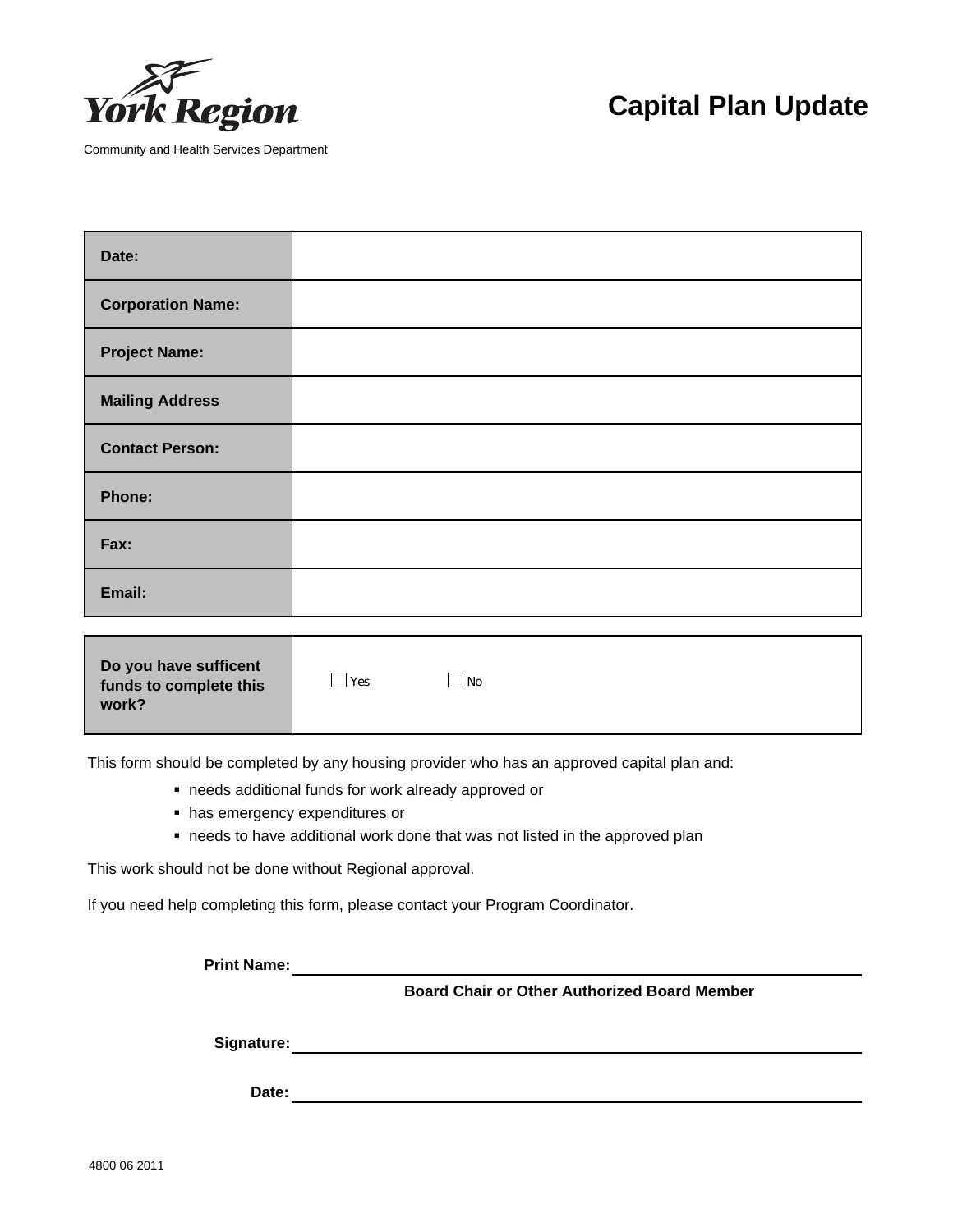

## **Change to Approved Annual Capital Plan**

|--|

| No.    | <b>What building</b><br>element are you<br>replacing? | Why is the work needed? | Where is the work<br>being performed?<br>(e.g. in unit, in<br>corridor, etc.) | What are you<br>replacing with? | Last time replaced? | <b>Estimated Budget</b><br>(Including any Consulting<br>Fees and Applicable Taxes)<br>Give a Range -<br>minimum to maximun |
|--------|-------------------------------------------------------|-------------------------|-------------------------------------------------------------------------------|---------------------------------|---------------------|----------------------------------------------------------------------------------------------------------------------------|
|        |                                                       |                         |                                                                               |                                 |                     |                                                                                                                            |
|        |                                                       |                         |                                                                               |                                 |                     |                                                                                                                            |
|        |                                                       |                         |                                                                               |                                 |                     |                                                                                                                            |
|        |                                                       |                         |                                                                               |                                 |                     |                                                                                                                            |
|        |                                                       |                         |                                                                               |                                 |                     |                                                                                                                            |
|        |                                                       |                         |                                                                               |                                 |                     |                                                                                                                            |
| Total: |                                                       |                         |                                                                               |                                 |                     |                                                                                                                            |